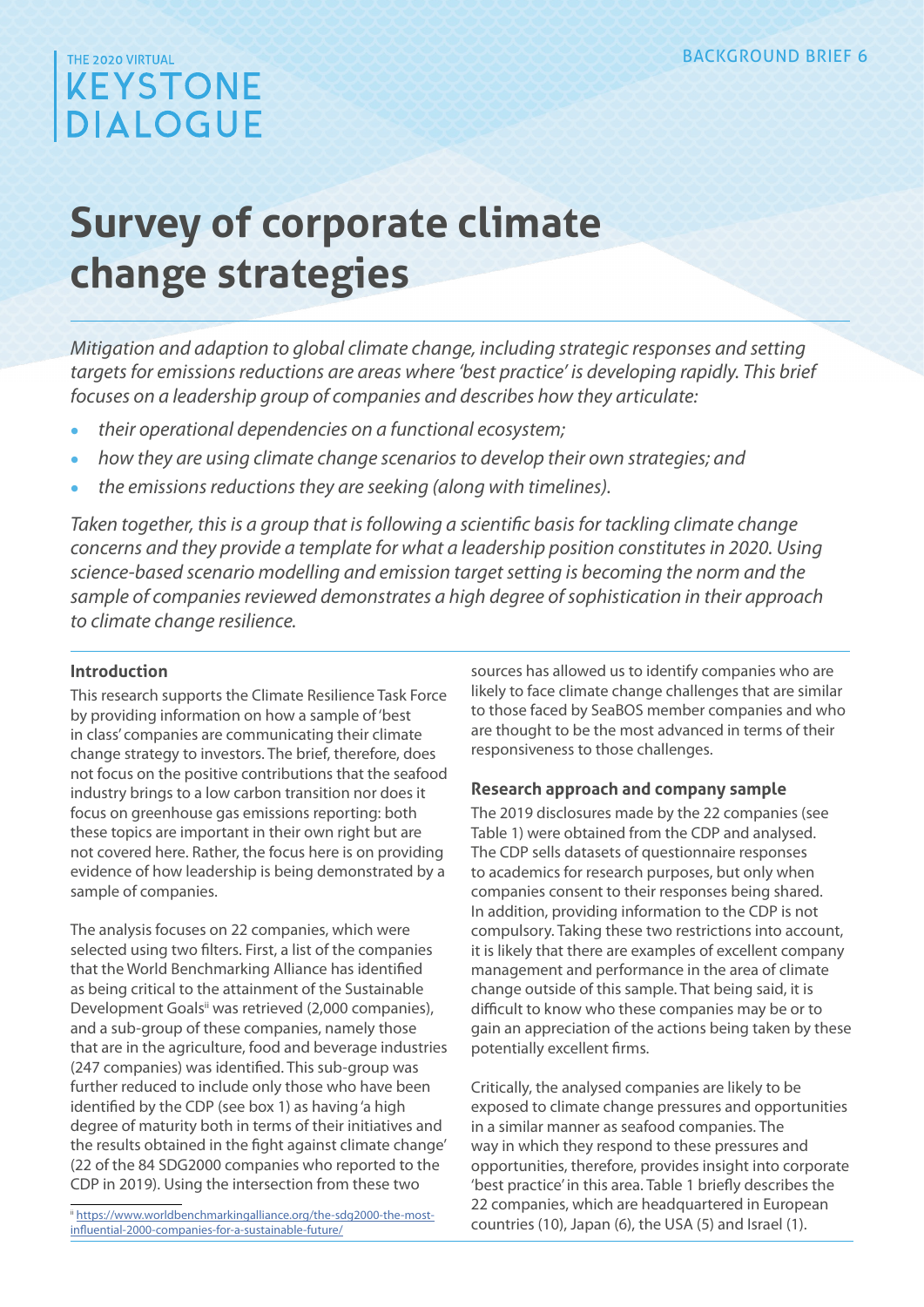# **Analysis of climate change strategies**

Three themes are analysed here, namely:

- **•** The extent to which the companies depend upon agricultural production that is likely to be affected by climate change along with an estimate of the financial significance of that dependent relationship;
- **•** The use of climate change scenarios by the companies to inform their future strategies; and
- **•** The targets that these companies are setting for climate change reductions.

# **Box 1: Corporate climate change disclosure to investors**

#### *CDP – An introduction* [\(https://www.cdp.net/en](https://www.cdp.net/en))

The CDP (originally known as the Carbon Disclosure Project) is an information intermediary that provides a structure and approach to enable investors to have standardised information about the climate change strategies, governance and performance of companies they may wish to invest in. This is achieved by gathering company data through a structured questionnaire and then collating that information so as to enhance learning for climate change. Learning is achieved through three pathways:

- 1. Reports that gather together all questionnaire evidence into thematic issues, providing the basis of understand corporate climate change responsiveness;
- 2. Data from the questionnaires are used (with company permission) to inform ESG (environmental, social and governance) ratings which are subsequently used by institutional investors in their decision making; and
- 3. Individual companies can learn from the process of preparing questionnaire answers and (if they are supporters of the initiative) can obtain oneto-one support for improvement.

The CDP also rates companies according to how mature they are in terms of responsiveness. As of 2020, 515 investors (representing US\$106 trillion in investments) use the results of the CDP analysis (particularly the detailed questionnaire responses).

The CDP also has a reporting protocol where cities, states and regions describe their climate change strategies, risks, governance and performance. This data is open access and creates the possibility of seeing how sub-national governance is responding to climate change in particular locations which itself might inform corporate strategy. The open access cities/states/regions portal can be found here: <https://data.cdp.net/>. CDP was also a founding partner to the Science Based Targets Initiative (SBTi) – for more information see Box 3.

These themes were selected as being most likely to be of interest to SeaBOS companies. A large number of other questions are asked by the CDP and these are not reflected in this brief.

# *Assessing dependencies for business continuity*

The CDP asks companies to indicate what dependencies they have on agricultural commodities in their business operations (i.e. commodities they produce themselves or that they source via supply chains). A dependency means that the company in

#### *Financial Stability Board's (FSB) Task-force on Climate Change Financial Disclosures (TCFD)* ([https://www.](https://www.fsb-tcfd.org/) [fsb-tcfd.org/\)](https://www.fsb-tcfd.org/)

Founded in 2015, the FSC is an international body that brings together senior policy makers from Central Banks, Ministries of Finance and other regulatory authorities (who govern banks, insurers and stock exchanges) of the G20 group of countries as well as representatives of other globally important financial centres. The purpose of the FSB is to support its members in their role as guardians of the stability and resilience of the global financial system and to support a transition to a low carbon global economy. The way the FSB saw this happening was through developing consistent climate-related financial disclosures that would be useful to investors, lenders, and insurance underwriters in understanding material risks. This is the job of the TCFD.

The Task Force considered the physical, liability and transition risks associated with climate change and issued (in 2017) three sets of guidance:

- 1. A general framework for climate related financial disclosures;
- 2. An implementation guide to support the general framework; and
- 3. A technical supplement on the use of scenario analysis for understanding climate change risk.

While it is relatively early days for this initiative, it will undoubtedly become more influential as a source of what constitutes 'best practice' in terms of corporate climate change disclosure terms. This influence is due in part to the nature of the founding body and to its close connection to investors who are themselves governed by due diligence legislation.

**Investor due diligence** legal requirements underpin the impetus for and success of these initiatives. That is, institutional investors have a fiduciary duty of care for the money entrusted in them by others and the impacts of global climate change have become part of that duty of care because it is anticipated that these impacts will be material in amount.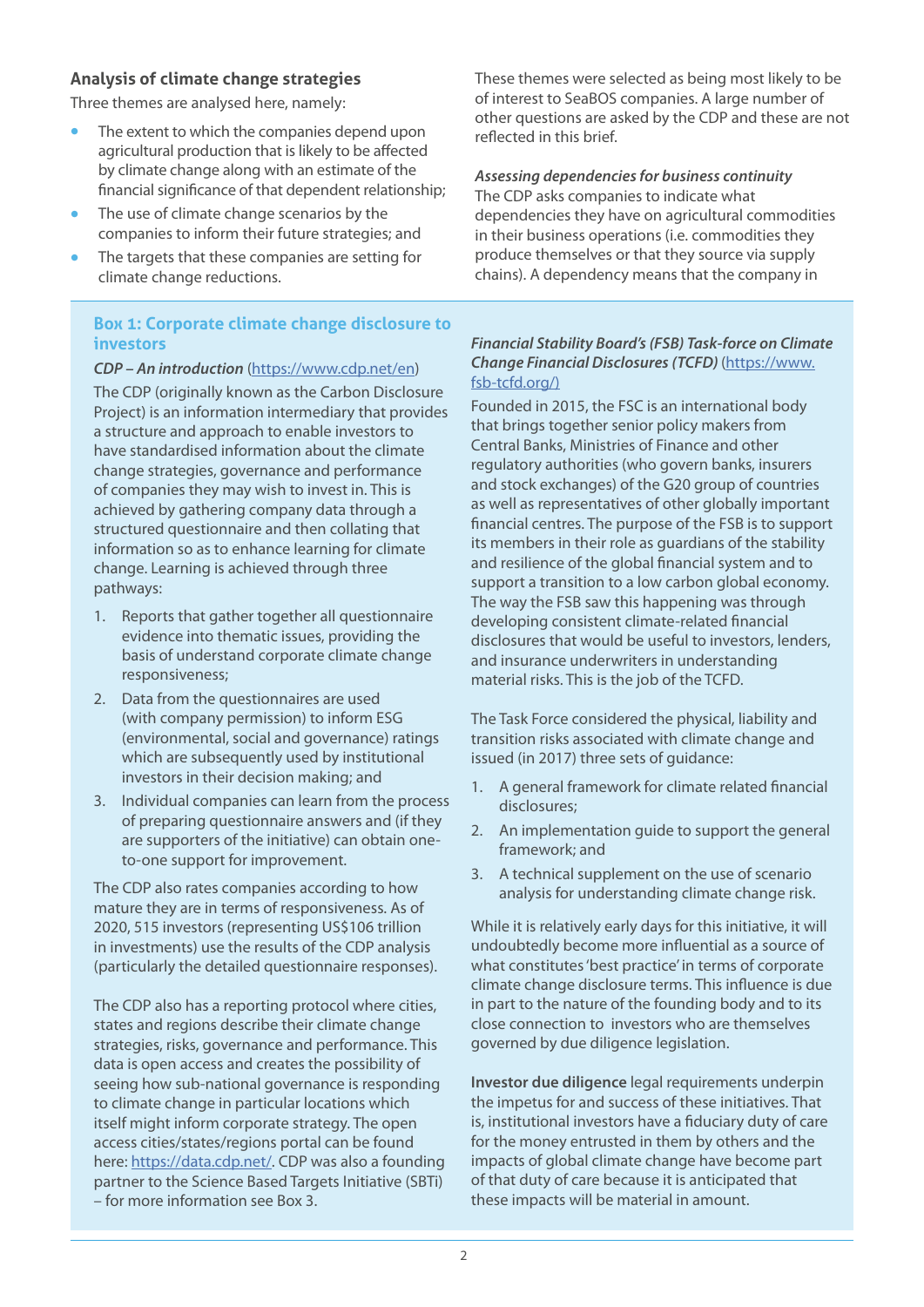| Table 1: A summary of the companies whose disclosures were analysed* |                                    |                                                                                        |                                                   |  |  |  |
|----------------------------------------------------------------------|------------------------------------|----------------------------------------------------------------------------------------|---------------------------------------------------|--|--|--|
| <b>Company name</b>                                                  | <b>Country of</b><br>incorporation | <b>Brief description of activities</b>                                                 | <b>First submission to</b><br><b>CDP</b> (note 1) |  |  |  |
| Asahi Group                                                          | Japan                              | Alcoholic beverages, other drinks and food                                             | 2010                                              |  |  |  |
| <b>Barry Callebaut</b>                                               | Switzerland                        | Chocolate and cocoa products                                                           | 2010                                              |  |  |  |
| Danone                                                               | France                             | Dairy and plant-based products; early life<br>nutrition; water; and medical nutrition. | 2010                                              |  |  |  |
| Diageo                                                               | United<br>Kingdom                  | Alcoholic beverages                                                                    | 2010                                              |  |  |  |
| Firmenich                                                            | Switzerland                        | Perfume and flavours                                                                   | 2018                                              |  |  |  |
| Fuji Oil Group                                                       | Japan                              | Food ingredients, primarily oils                                                       | 2016                                              |  |  |  |
| <b>General Mills</b>                                                 | <b>USA</b>                         | Natural and organic food                                                               | 2010                                              |  |  |  |
| Givaudan                                                             | Switzerland                        | Flavours and fragrances                                                                | 2010                                              |  |  |  |
| Ingredion                                                            | <b>USA</b>                         | Food, beverage, animal nutrient and brewing<br>sectors                                 | 2016                                              |  |  |  |
| International Flavours &<br>Fragrances                               | <b>USA</b>                         | Flavours and fragrances                                                                | 2013                                              |  |  |  |
| <b>Israel Chemicals</b>                                              | Israel                             | Fertilizer and speciality chemicals                                                    | 2010                                              |  |  |  |
| Kikkoman Corporation                                                 | Japan                              | Soy sauce and food products                                                            | 2015                                              |  |  |  |
| Kirin Holdings                                                       | Japan                              | Alcoholic beverage and biochemical fields                                              | 2010                                              |  |  |  |
| Meiji                                                                | Japan                              | Food and pharmaceuticals                                                               | 2018                                              |  |  |  |
| <b>Molson Coors</b>                                                  | <b>USA</b>                         | Alcoholic beverages                                                                    | 2010                                              |  |  |  |
| Mowi                                                                 | Norway                             | Farmed salmon and seafood processor                                                    | 2018                                              |  |  |  |
| Nestle                                                               | Switzerland                        | Food and beverage                                                                      | 2010                                              |  |  |  |
| Orkla                                                                | Norway                             | Supplier of branded consumer goods                                                     | 2010                                              |  |  |  |
| PepsiCo                                                              | <b>USA</b>                         | Food and beverage                                                                      | 2010                                              |  |  |  |
| Pernod Ricard                                                        | France                             | Wines and spirits                                                                      | 2010                                              |  |  |  |
| Suntory                                                              | Japan                              | Beverages and food                                                                     | 2014                                              |  |  |  |
| Symrise                                                              | Germany                            | Fragrances, flavours, active ingredients and<br>aroma chemicals                        | 2011                                              |  |  |  |

**\*** These companies have taken part in the CDP process for varying amounts of time with 50% of the cohort having done so since 2010 (our dataset starts in 2010, so they may have been reporting earlier than this). It would seem possible to become highly rated in the CDP in a relatively short period of time.

question is reliant on this raw material being available for business continuity. In addition, the CDP asks companies to estimate the percentage of their revenue that is dependent on the agricultural commodities they identify. Table 2 summarises this data.

The degree of dependency is, naturally, driven by the particular products manufactured by these companies and there is not much to be gained from an analysis of the particular situations of individual firms (five companies in the sample indicated that this issue did

not affect them). What is evident, however, is that many of these companies have significant dependency on agricultural products. For example, in the case of barley, corn, hops, cocoa and fish there is at least one firm in the sample who has in excess of 80% of their revenue associated with key product lines of the commodities listed (Barry Callebaut, Ingredion, Molson Coors and Mowi all sit in this category). If the analysis is extended to dependencies of 60-80% of revenue, then milk, soy and sugar become important (and Danone is added to the sample). If one goes the next layer down (the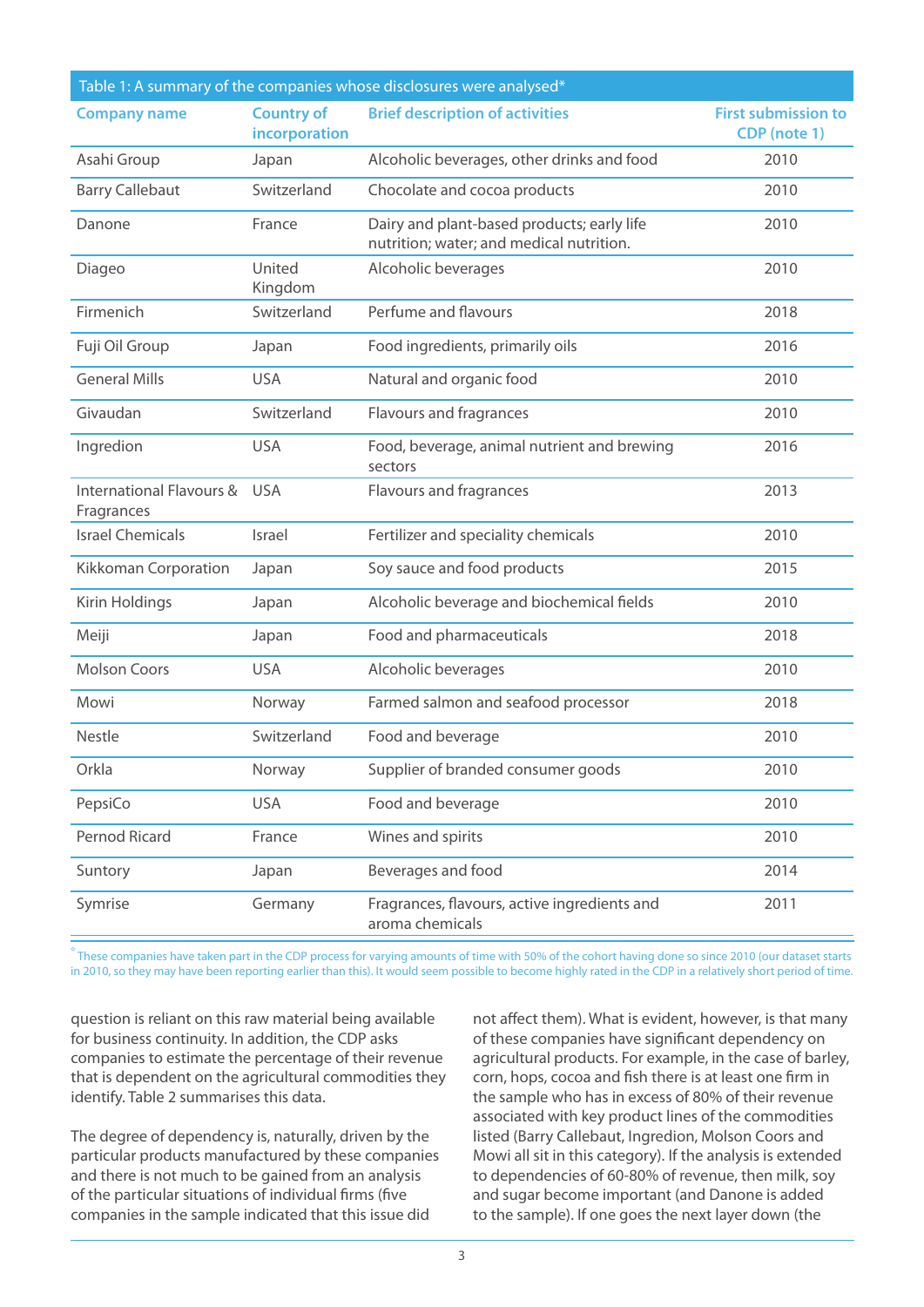Table 2: Highest dependence on agricultural products

| <b>Commodities</b><br>significant to business | Highest percentage of revenue dependent  Companies who noted this dependency<br>on this agricultural commodity |                            |
|-----------------------------------------------|----------------------------------------------------------------------------------------------------------------|----------------------------|
| <b>Barley</b>                                 | More than 80%                                                                                                  | <b>Molson Coors</b>        |
| Cocoa                                         | More than 80%                                                                                                  | <b>Barry Callebaut</b>     |
| Corn                                          | More than 80%                                                                                                  | Ingredion and Molson Coors |
| <b>Fish</b>                                   | More than 80%                                                                                                  | Mowi                       |
| Grapes                                        | 20-40%                                                                                                         | Pernod Ricard              |
| Hops                                          | More than 80%                                                                                                  | <b>Molson Coors</b>        |
| Milk                                          | 60-80%                                                                                                         | Danone                     |
| Palm oil                                      | 40-60%                                                                                                         | PepsiCo                    |
| Potatoes                                      | 40-60%                                                                                                         | PepsiCo                    |
| Soy                                           | 60-80%                                                                                                         | <b>Barry Callebaut</b>     |
| Sugar                                         | 60-80%                                                                                                         | <b>Barry Callebaut</b>     |
| Wheat                                         | 20-40%                                                                                                         | Kikkoman                   |

40-60% of revenue dependence) then palm oil and potatoes are added to the list (and PepsiCo joins the other companies). This data suggests that agricultural and food/drink producers are identifying climate change risks to the extent that they affect the supply, price and quality of raw materials that are critical for their business operations. They also report to the CDP on actions they are taking to deal with these risks: these are beyond the scope of this brief. The focus in this brief is on how these firms are identifying strategic risks.

#### *Climate change scenarios used*

The CDP asks companies to indicate if they use scenario analysis to help them consider climate-related issues, and 16 of the 22 companies indicated that they had done so. Some of the scenarios used incorporated quantitative information to illustrate potential pathways and futures while others use qualitative analysis (and some a mix of the two). For those who do not currently use climate change scenarios (namely, Diageo, Ingredion, Israel Chemicals, Molson Coors, PepsiCo and Pernod Ricard), there was a stated intention to undertake this work in the next two years. The use of scenarios to inform future business strategy, therefore, might be expected of any company undertaking due diligence in terms of climate change.

The Representative Concentration Pathways (RCPs) used by the IPCC (see Brief 5, Figure 1) are also used by some of the companies (see Table 3 for a summary), sometimes on their own but also in combination. These are what are known as physical risk scenarios: that is, they outline the physical risks that companies may face

in the future. In addition to the RCP scenarios, some companies used two 'transition risk' scenarios. Transition risk scenarios are those that examine what climate change policies might be enacted in the next 10-30 years and use this to model what risks this may bring to a company. Table 3 indicates the scenarios used by the sample companies (except for Givaudan who use their own scenario).

The first observation is that five companies report using a range of scenarios analysis both to assess their transition and physical risks (Danone, International Flavors & Fragrances, Barry Callebaut, Kirin Holdings, Nestlé, Suntory). Likewise, several companies (Barry Callebaut, Danone, Kirin, Kikkoman and Suntory) used a range of contrasting scenarios with the most common combination being RCP2.6 and 8.5. Physical risks attract the majority of the attention of these firms (the TCFD recommends that both transition and physical risks should be considered by companies).

Second, some of the companies were able to articulate specific risks and responses that arise from their scenario analysis. These included water stress affecting growing crops and the availability of water for processing plants; changes as to where raw material crops could be grown (and the impact of climate change on yields and quality of raw materials); as well as identification of natural hazards that manufacturing locations might be subject to. These risks also prompted companies to convey details of how they were seeking to mitigate potential problems including investigating new growing zones, breeding programs for crops that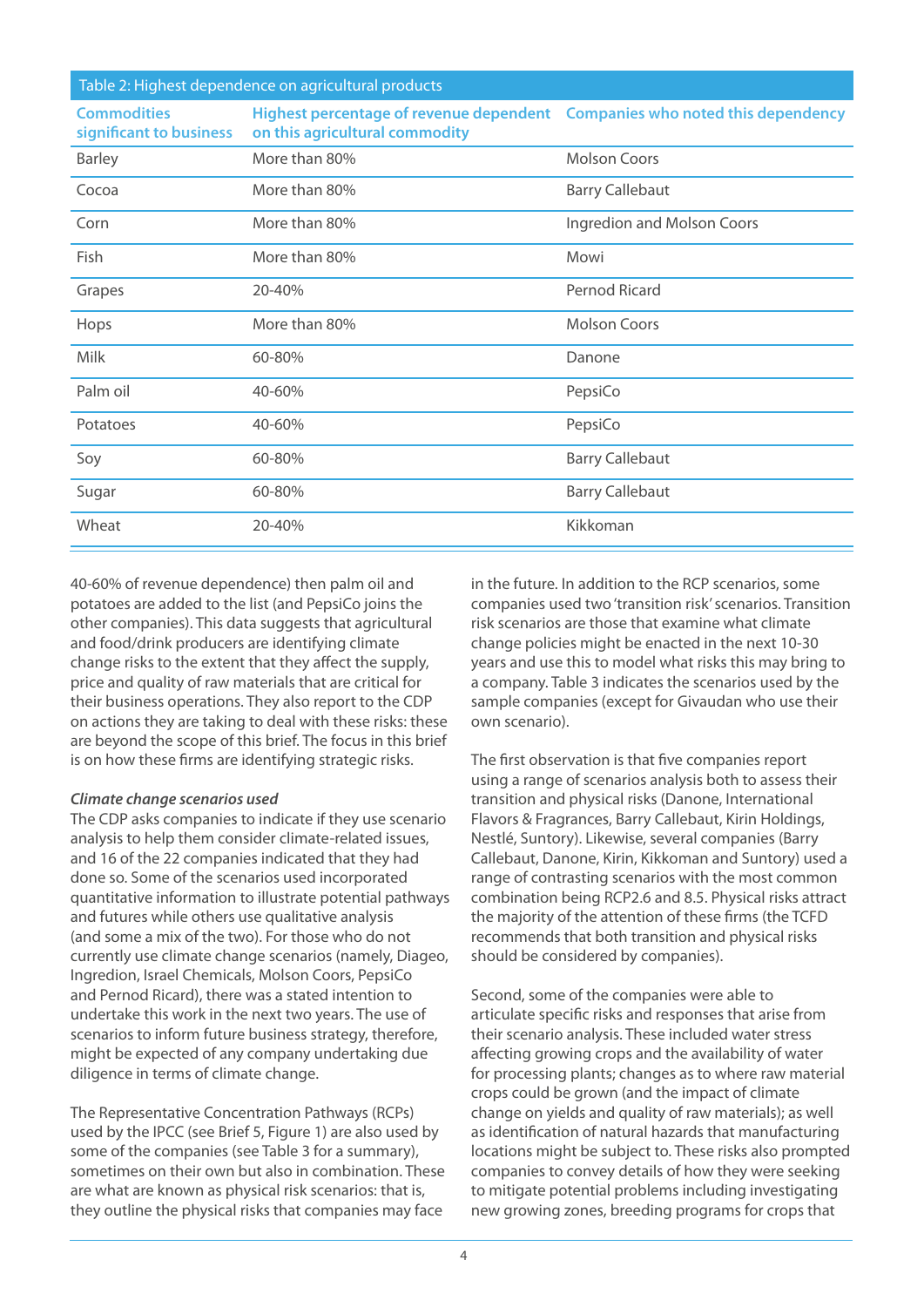| Table 3: Scenarios used by sample companies |                                                                                                          |                                                                                                                                 |  |  |  |  |
|---------------------------------------------|----------------------------------------------------------------------------------------------------------|---------------------------------------------------------------------------------------------------------------------------------|--|--|--|--|
|                                             | <b>Scenarios</b>                                                                                         | <b>Companies using the scenario</b>                                                                                             |  |  |  |  |
| <b>Transitional scenarios</b>               | 2DS (CO2 emissions reduce by 60% by<br>2050 and continued decline until carbon<br>neutrality is reached) | Fimenich; General Mills; & Symise                                                                                               |  |  |  |  |
|                                             | Sustainable Development Scenario (CO2<br>emissions peak before 2020 and decline<br>swiftly until 2040)   | Kikkoman                                                                                                                        |  |  |  |  |
| <b>Physical scenarios (see</b><br>Figure 1) | <b>RCP 2.6</b>                                                                                           | Asahi; Barry Callebaut; Fuji Oil Group;<br>International Flavours & Fragrances; Kirin;<br>Meiji; Mowi; Nestle; Orkla; & Suntory |  |  |  |  |
|                                             | <b>RCP 4.5</b>                                                                                           | Danone; Kirin; & Suntory                                                                                                        |  |  |  |  |
|                                             | <b>RCP 6.0</b>                                                                                           | Kikkoman; Kirin; & Suntory                                                                                                      |  |  |  |  |
|                                             | <b>RCP 8.5</b>                                                                                           | Barry Callebaut; Danone; Kikkoman; Kirin;<br>Nestle; & Suntory                                                                  |  |  |  |  |

might be able to withstand future growing conditions, through to wider ecosystem protection activities so as to protect water flows for future crop production/ processing. Some of these actions could be described a 'nature-based solutions': that is, the proposed solutions are taking an ecosystem approach to how to remedy the issues they are facing. Box 2 includes some examples of the thinking conveyed by the companies in their CDP disclosures.

The CDP asks respondents to indicate how climate change risks affect their operations as well as potential impacts on financial aspects (revenues, costs, etc). Table 4 summarises the responses of that companies that answered this question (20 of the 22 companies). It is apparent from this table that for some of the sample companies, climate change issues are financially significant as well as operationally important.

# **Box 2: Responding to climate change scenarios (each quote related to a different company)**

"These two scenarios provide an insight into the possible eventualities and also the most adverse effects to [company name] operations and business overall until the middle and end of this century. This time horizon is relevant to our organization because Cocoa farming is a long-term business that requires planning over several decades. [Company name] operates globally and is most exposed to physical risks due to climate change rather than transition risks … the scenario analysis has directly influenced the formulation of our carbon strategy, which is to become carbon positive by 2025. This goal goes well beyond a 2°C pathway as [company name] has realized that bold action is required to avoid the worst consequences. A specific outcome of the scenario analysis is that the company also aims at becoming forest positive by 2025".

"Our scenario analysis also supported our objective to strengthen our influence to key raw material suppliers in order to manage and reduce their environmental impacts. As such, [company name] aims to transform

the entire lifecycle (cradle-to-gate) of our value chain emissions down to the processing and use of sold products by its customers … [company name] committed to engage with 69 key raw material suppliers and 5 other suppliers, comprising of 63% volume and spend of total raw materials purchased, to encourage suppliers to respond to CDP in 2018. Out of those 74 requested, 43 suppliers (58%) responded".

"Inputs considered during the analysis include risks associated with climate change that affect agriculture, such as severe weather events, CO2 and increased temperatures. The analysis considered our entire value chain, not just our own operations. This is important because nearly 2/3rds of the GHG emissions and 99 percent of water use throughout our value chain occur upstream of our direct operations in agriculture, ingredients and packaging … Analytical methods included were in line with the Sector Decarbonization Approach".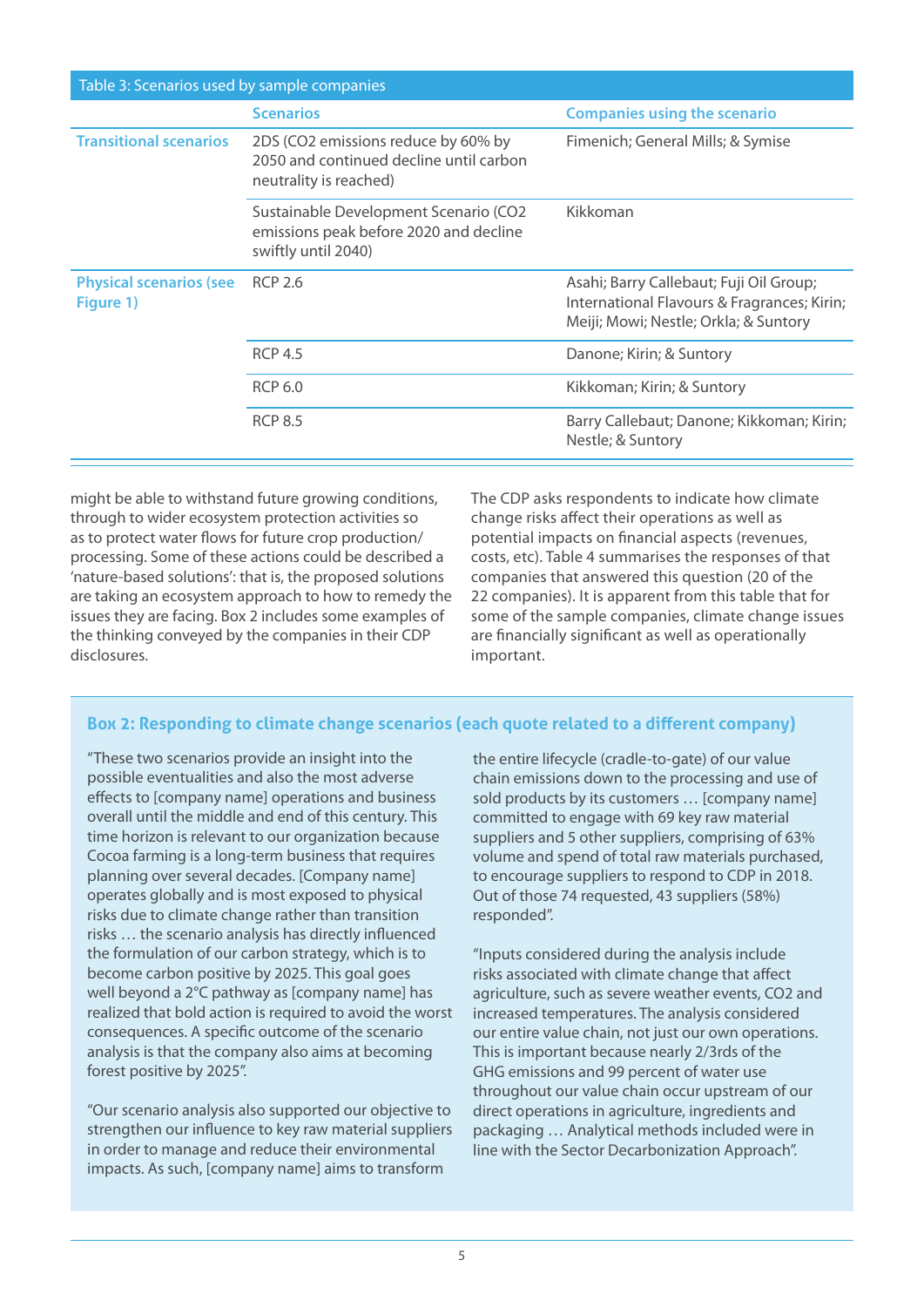| Table 4: Impacts of climate-related issues on financial and strategic categories |                                    |                                           |                                       |  |  |  |
|----------------------------------------------------------------------------------|------------------------------------|-------------------------------------------|---------------------------------------|--|--|--|
| <b>Financial category</b>                                                        | % companies<br>reporting an impact | <b>Strategic categories</b>               | % companies<br>reporting an<br>impact |  |  |  |
| Revenues                                                                         | 80%                                | Products and services                     | 75%                                   |  |  |  |
| Operating costs                                                                  | 75%                                | Supply chain                              | 60%                                   |  |  |  |
| Capital expenditures /<br>capital allocations                                    | 95%                                | Adaptation and mitigation activities      | 75%                                   |  |  |  |
| Acquisitions and<br>divestments                                                  | 60%                                | Investment in research and<br>development | 85%                                   |  |  |  |
| Access to capital                                                                | 55%                                | Operations                                | 65%                                   |  |  |  |
| Assets                                                                           | 60%                                |                                           |                                       |  |  |  |
| Liabilities                                                                      | 25%                                |                                           |                                       |  |  |  |

| Table 5: A comparison of emission reduction targets |                 |        |             |        |       |             |        |                                                                                                                                                                                              |
|-----------------------------------------------------|-----------------|--------|-------------|--------|-------|-------------|--------|----------------------------------------------------------------------------------------------------------------------------------------------------------------------------------------------|
| Absolute emissions reductions targets (by scope)    |                 |        |             |        |       |             |        |                                                                                                                                                                                              |
|                                                     |                 |        | <b>Near</b> | Long   |       | <b>Near</b> | Long   |                                                                                                                                                                                              |
|                                                     | <b>Baseline</b> | (by)   | term        | term   | Scope | term        | term   |                                                                                                                                                                                              |
|                                                     | year            | scope) | target      | target | 3     | target      | target | <b>Other observations</b>                                                                                                                                                                    |
| Asahi                                               | 2015            | 30%    | 2030        |        | 30%   | 2030        |        |                                                                                                                                                                                              |
|                                                     |                 | 100%   |             | 2050   | 100%  |             | 2050   |                                                                                                                                                                                              |
| <b>Barry Callebaut</b> 2018                         |                 | 35%    | 2025        |        | 35%   | 2025        |        |                                                                                                                                                                                              |
| Danone*                                             | 2015            | 30%    | 2030        |        |       |             |        | Not clear scope 1 and 2 are absolute<br>targets. Additional goal: 50% reduction per<br>ton product sold by 2030 (for scope $1 - 3$ ).                                                        |
| <b>Diageo</b>                                       | 2007            | 50%    | 2020        |        | 30%   | 2020        |        | Scope 3 is supply chain only.                                                                                                                                                                |
| <b>Firmenich</b>                                    | 2017            | 55%    | 2030        |        | 20%   | 2030        |        | Scope 3 is supply chain only                                                                                                                                                                 |
| <b>Fuji Oil Group</b>                               | 2016            | 40%    | 2030        |        | 18%   | 2030        |        |                                                                                                                                                                                              |
| <b>General Mills</b>                                | 2010            | 28%    | 2025        |        | 28%   | 2025        |        |                                                                                                                                                                                              |
| Givaudan                                            | 2015            | 70%    | 2030        |        | 20%   | 2030        |        |                                                                                                                                                                                              |
| International<br>Flavours &<br><b>Fragrances</b>    | 2015            | 30%    | 2025        |        |       |             |        |                                                                                                                                                                                              |
| <b>Kirin Holdings</b>                               | 2015            | 30%    | 2030        |        | 30%   | 2030        |        |                                                                                                                                                                                              |
| <b>Molson Coors</b>                                 | 2016            | 50%    | 2025        |        | 20%   | 2025        |        |                                                                                                                                                                                              |
|                                                     | 2016            | 35%    | 2030        |        |       |             |        |                                                                                                                                                                                              |
|                                                     |                 | 72%    |             | 2050   |       |             |        |                                                                                                                                                                                              |
| Mowi                                                | 2018            |        |             |        | 35%   |             | 2030   |                                                                                                                                                                                              |
|                                                     |                 |        |             |        | 72%   |             | 2050   |                                                                                                                                                                                              |
| <b>Nestle</b>                                       | 2014            | 12%    | 2020        |        | 8%    | 2020        |        |                                                                                                                                                                                              |
|                                                     | 2014            | 63%    | 2025        |        | 20%   | 2025        |        |                                                                                                                                                                                              |
| Orkla                                               |                 | 77%    |             | 2040   | 75%   |             | 2040   |                                                                                                                                                                                              |
| PepsiCo                                             | 2015            | 20%    | 2030        |        | 20%   | 2030        |        |                                                                                                                                                                                              |
| <b>Pernod Ricard</b>                                | 2018            | 30%    | 2030        |        |       |             |        | Other goals included increase renewable<br>energy sourcing (scope 2) from 75.5% in<br>2018 to 100% in 2025. Reduce scope 3 for<br>selected upstream impacts by 50% of value<br>added by 2030 |
| <b>Suntory</b>                                      | 2015            | 25%    | 2030        |        | 20%   | 2030        |        |                                                                                                                                                                                              |
| Symrise*                                            | 2016            | 18%    | 2030        |        |       |             |        | Not clear these are absolute targets                                                                                                                                                         |

\* Noted where not explicitly absolute reductions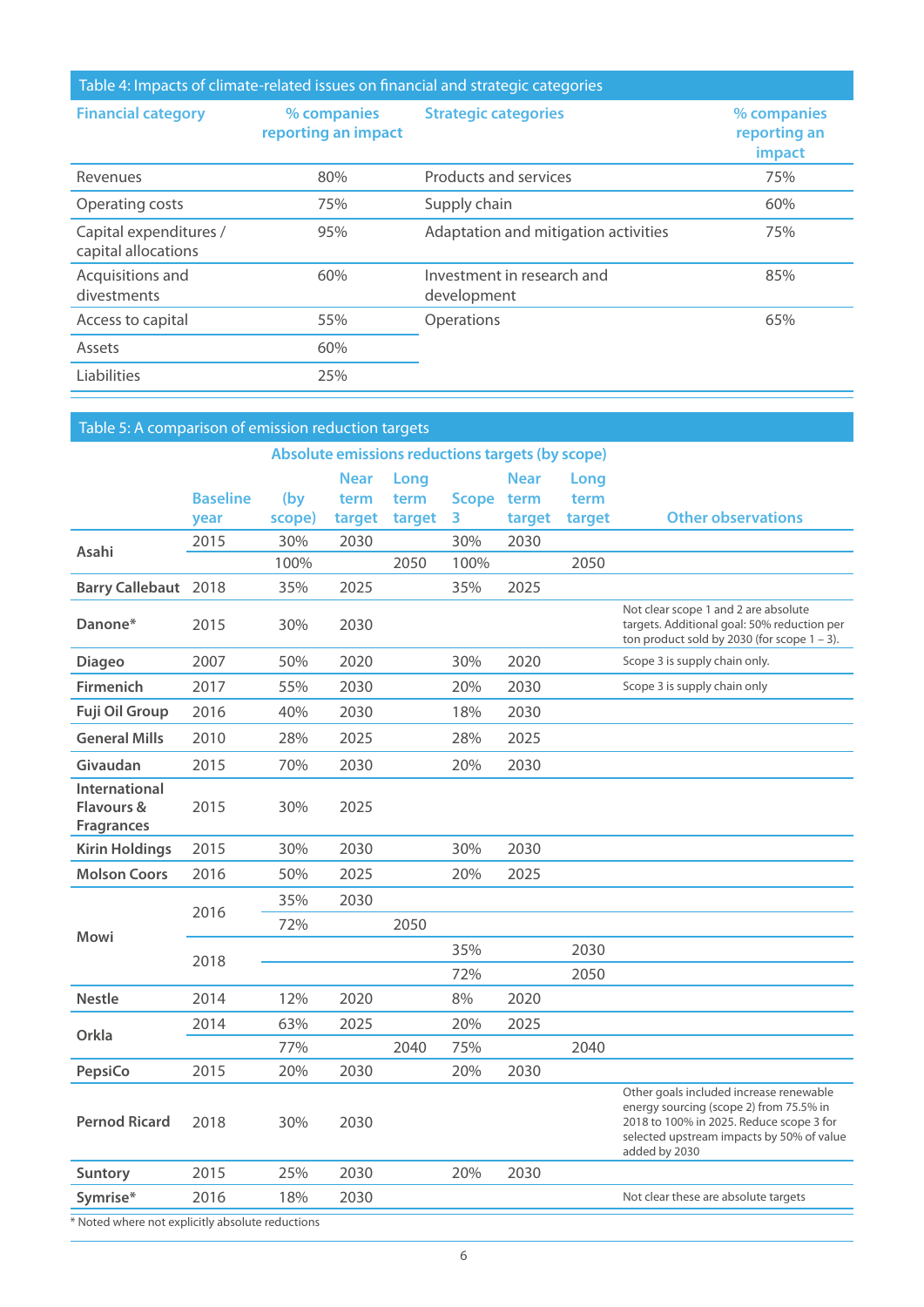| Table 6: Comparison of emission reduction ambitions (companies ranked by total reduction) |              |               |                  |             |  |  |
|-------------------------------------------------------------------------------------------|--------------|---------------|------------------|-------------|--|--|
|                                                                                           | <b>Start</b> | <b>Finish</b> | <b>Reduction</b> | Rate / year |  |  |
| Givaudan                                                                                  | 2015         | 2030          | 70%              | 4.7%        |  |  |
| Orkla                                                                                     | 2014         | 2025          | 63%              | 5.7%        |  |  |
| <b>Firmenich</b>                                                                          | 2017         | 2030          | 55%              | 4.2%        |  |  |
| <b>Diageo</b>                                                                             | 2007         | 2020          | 50%              | 3.8%        |  |  |
| <b>Molson Coors</b>                                                                       | 2016         | 2025          | 50%              | 5.6%        |  |  |
| <b>Fuji Oil Group</b>                                                                     | 2016         | 2030          | 40%              | 2.9%        |  |  |
| <b>Barry Callebaut</b>                                                                    | 2018         | 2025          | 35%              | 5.0%        |  |  |
| <b>Mowi</b>                                                                               | 2016         | 2030          | 35%              | 2.5%        |  |  |
| Asahi                                                                                     | 2015         | 2030          | 30%              | 2.0%        |  |  |
| Danone*                                                                                   | 2015         | 2030          | 30%              | 2.0%        |  |  |
| <b>International Flavours &amp; Fragrances</b>                                            | 2015         | 2025          | 30%              | 3.0%        |  |  |
| <b>Kirin Holdings</b>                                                                     | 2015         | 2030          | 30%              | 2.0%        |  |  |
| <b>Pernod Ricard</b>                                                                      | 2018         | 2030          | 30%              | 2.5%        |  |  |
| <b>General Mills</b>                                                                      | 2010         | 2025          | 28%              | 1.9%        |  |  |
| <b>Suntory</b>                                                                            | 2015         | 2030          | 25%              | 1.7%        |  |  |
| PepsiCo                                                                                   | 2015         | 2030          | 20%              | 1.3%        |  |  |
| Symrise*                                                                                  | 2016         | 2030          | 18%              | 1.3%        |  |  |
| <b>Nestle</b>                                                                             | 2014         | 2020          | 12%              | 2.0%        |  |  |

\* Noting that these are unlikely to be absolute emission reduction targets in comparison to the rest of the sample companies.

It can be concluded that, for this sample of companies, climate change presents both opportunities and risks that are material in financial terms and which are prompting strategic and operational actions within the companies and their supply chains. These responses include setting greenhouse gas emission reduction targets.

#### *Emissions targets*

Table 5 summarises emission reduction targets for this group of companies, drawing from CDP data and that extracted from the Science Based Targets initiative (SBTi – see Box 3). Note: scope 1 emissions are those directly generated from company activities; scope 2 emissions are those that arise from the use of energy (eg: electricity) by companies; and scope 3 emissions are all other emissions that arise in the value chain of a company (ie: in the supply chain and in the use of the product by customers).

A number of points can be made on the basis of this information:

- **•** The majority of these companies are setting absolute reduction targets. This means that they are planning to reduce emissions even if they grow in size. This approach is in contrast to relative emissions targets where reductions are sought on a per unit of output or revenue (some of the targets in Table 5 are also of this type).
- **•** These companies are setting reduction targets for scope 1 and 2 as well as their scope 3 emissions (these emissions are by definition outside of their direct control). This is consistent with disclosures made in conjunction with the scenarios where some of these companies are responding to climate change opportunities and risks through whole ecosystem thinking. Taking joint responsibility for emissions along supply and value chains is consistent with a leadership position.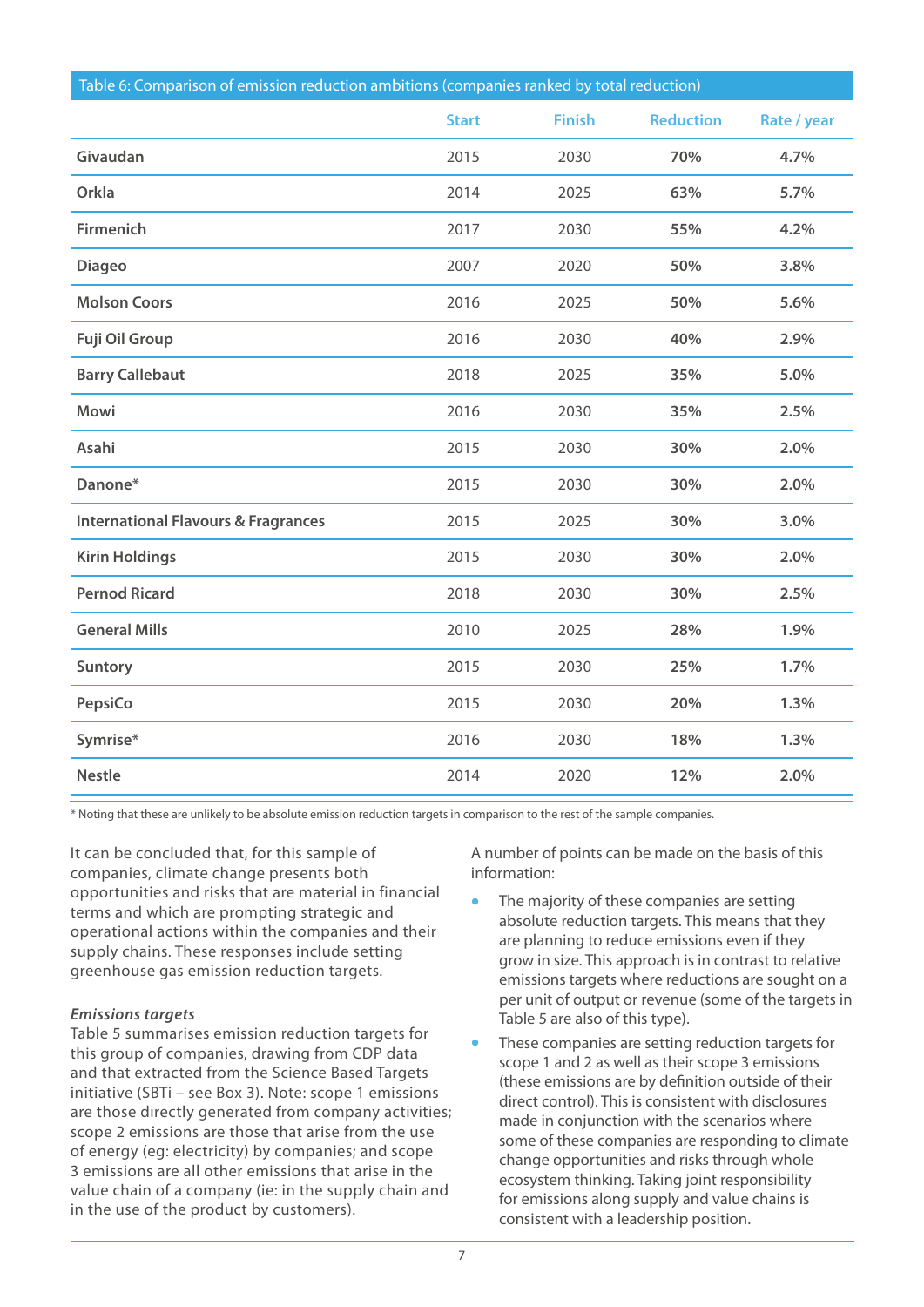# **Box 3: Emissions reduction initiatives**

# *Science Based Targets (SBTi)* <https://sciencebasedtargets.org/>

Science Based Targets is a joint initiative of CDP, the UN Global Compact, the World Resources Institute and the World Wide Fund for Nature. The initiative supports companies to take climate actions and set corporate GHG reduction targets. These targets are considered 'science based' if they are compatible with a 2° Celsius trajectory (it is important to note that most recent IPCC scientific advice is that the aim should be to keep warming under 1.5° Celsius). There are 973 companies who have joined the SBTi initiative of which 454 have had targets approved.

# *Net Zero Carbon*

#### <http://www.netzero-initiative.com/en>

The Net Zero Carbon Initiative is a network of companies working to define and encourage corporate carbon neutrality. The initiative is led by Carbone 4: a consulting firm that specialises in low carbon business strategy and climate change adaptation. This initiative is seeking to create a rigorous framework for defining what 'net zero emissions' mean and is seeking to propose a method for how carbon neutrality is to be defined. 'Carbon neutrality' is a phrase that has come to have multiple meanings, with some actions to achieve neutrality (such as offsetting) that remain controversial for some stakeholders.

Given the different base years and varying ambitions of these companies (in terms of percentage reductions sought by future target dates) it is difficult to identify the 'leaders' in this group. Table 6 provides a sense of the relative ambitions of this group with respect to scope 1 and 2 emissions and provides a sense of reduction pathways that companies are following.

The ambition for emissions reductions is also influenced by initiatives that are supporting rapid absolute reductions (see Box 3). 18 companies in this sample group are already engaged in the SBTi and this is reflected in their ambitious reduction trajectories. Cargill, Nutreco and Mowi are SeaBOS companies who have joined the SBTi.